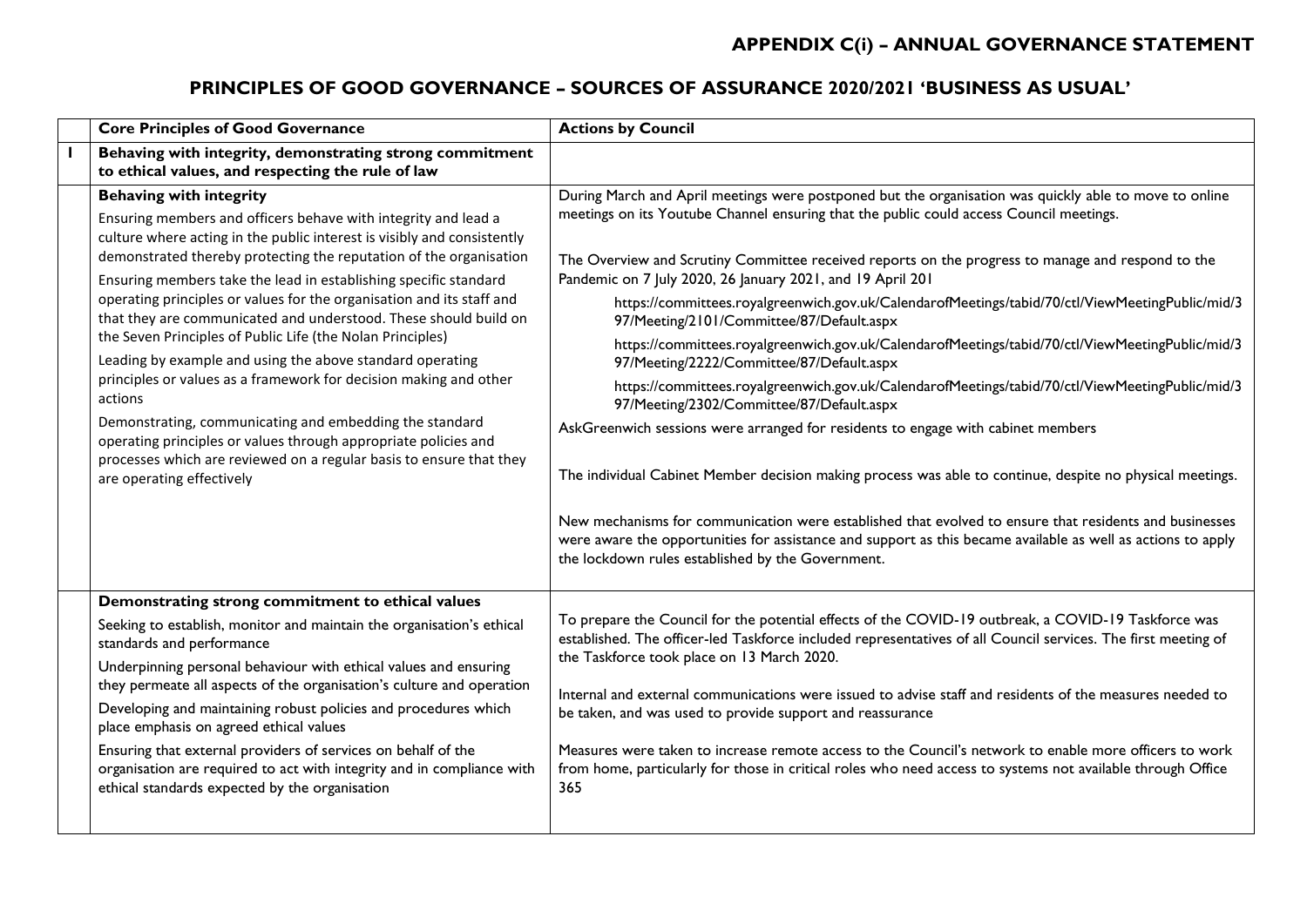| <b>Core Principles of Good Governance</b> | <b>Actions by Council</b>                                                                                                                                                                                                                                                                                                                          |
|-------------------------------------------|----------------------------------------------------------------------------------------------------------------------------------------------------------------------------------------------------------------------------------------------------------------------------------------------------------------------------------------------------|
|                                           | All London Boroughs activated their Borough Emergency Control Centres (BECCs) on March 17<br>activation established a Gold, Silver and Bronze procedures to ensure all decision response actions are<br>properly recorded                                                                                                                          |
|                                           | The COVID-19 and associated response measures had far reaching impacts on service provision and council<br>staff, which required a range of measures in mitigation. to maintain delivery of Council services, and<br>to support residents.                                                                                                         |
|                                           | The Council was responsible for supporting the Government and other public sector partners in their<br>response to the pandemic. This included                                                                                                                                                                                                     |
|                                           | Operation Boundary, to support the enforcement of social distancing measures;                                                                                                                                                                                                                                                                      |
|                                           | Community Shielding, to ensure that the most vulnerable individuals are supported;                                                                                                                                                                                                                                                                 |
|                                           | working with the NHS, helping to free up hospital beds during the pandemic                                                                                                                                                                                                                                                                         |
|                                           | Staff were identified to redeploy to priority areas such as registrars                                                                                                                                                                                                                                                                             |
|                                           | Measures were introduced to support social distancing for staff in critical areas who cannot work from<br>home.                                                                                                                                                                                                                                    |
|                                           | Following the initial lockdown in March 2020 the Council took steps to restore its activities -                                                                                                                                                                                                                                                    |
|                                           | Members and staff moved to online working and the IT systems were quickly available                                                                                                                                                                                                                                                                |
|                                           | A significant number of Council officers were sick, self-isolating or shielding due to COVID-19 and the peak<br>of absences was in April 2020. The Council continued to monitor levels of sickness absence (both normal<br>and Covid related) and the impact it has on service delivery.                                                           |
|                                           | Sources of PPE were obtained to help restore face to face services                                                                                                                                                                                                                                                                                 |
|                                           | The Council worked with local NHS services to increase the rate of hospital discharge, in order to reduce<br>the number of patients in hospital, increasing capacity.                                                                                                                                                                              |
|                                           | The impact of school closures on families with children in receipt of free school meals was identified as a<br>particular concern and the need to support families.                                                                                                                                                                                |
|                                           | Excess deaths during the pandemic created challenges for Bereavement Services, particularly as Greenwich<br>Mortuary received deceased individuals from some other boroughs. In order to manage this, some bodies<br>have been transferred to hub facilities, and a temporary mortuary being set up to provide additional capacity<br>in the area. |
|                                           | Performance data continued to be monitored on a monthly basis to target issues as they arose.                                                                                                                                                                                                                                                      |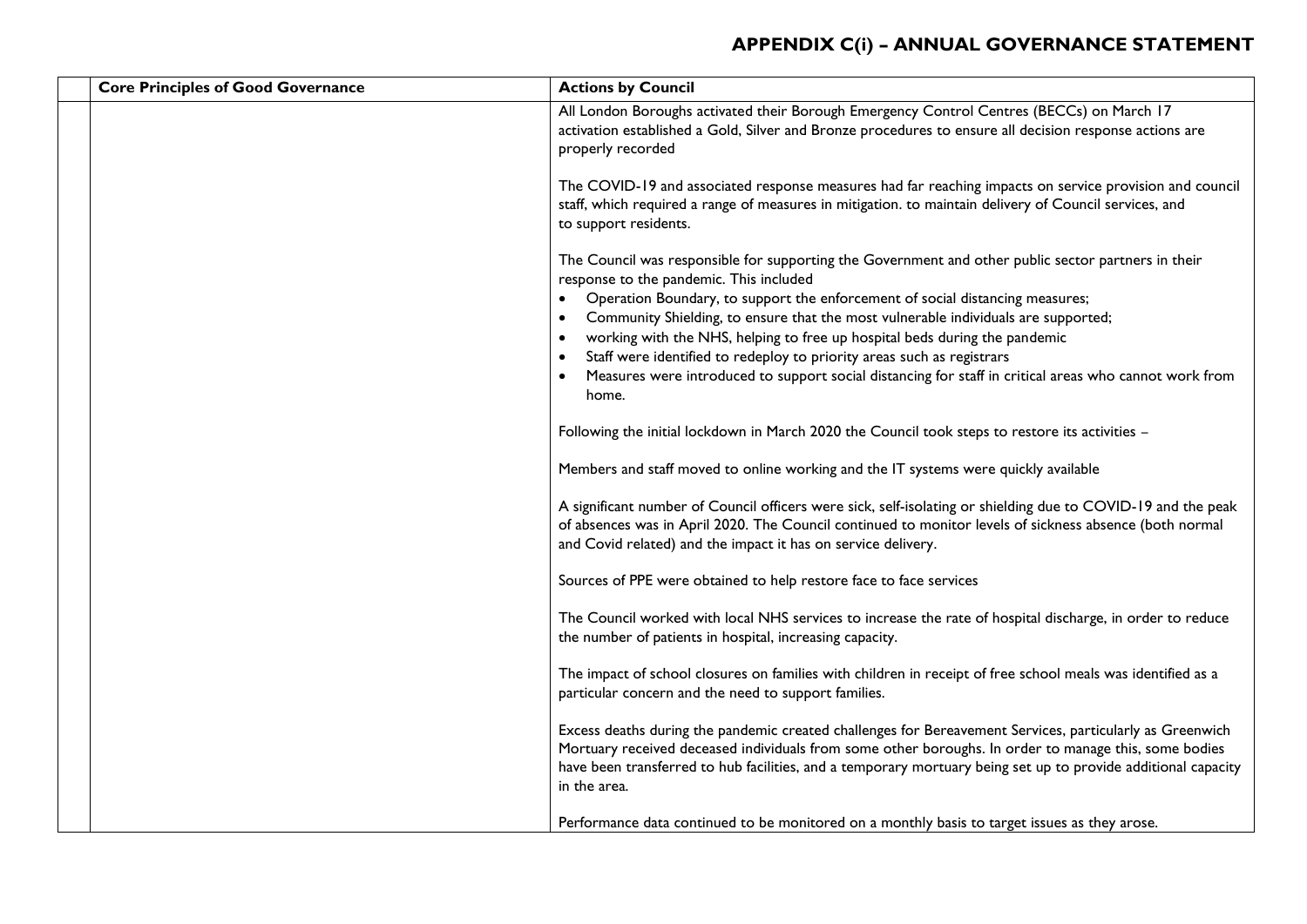| <b>Core Principles of Good Governance</b>                                                                                                                                                                                                                                                                                                                                                                                                                                                                                                                                                                                                                                                                                                                                                                                                                 | <b>Actions by Council</b>                                                                                                                                                                                                                                                                                                                                                                                                                                                                                                                                                                                                                                                                                                                                                                                                                                                                                                                                                                                                                                                                             |
|-----------------------------------------------------------------------------------------------------------------------------------------------------------------------------------------------------------------------------------------------------------------------------------------------------------------------------------------------------------------------------------------------------------------------------------------------------------------------------------------------------------------------------------------------------------------------------------------------------------------------------------------------------------------------------------------------------------------------------------------------------------------------------------------------------------------------------------------------------------|-------------------------------------------------------------------------------------------------------------------------------------------------------------------------------------------------------------------------------------------------------------------------------------------------------------------------------------------------------------------------------------------------------------------------------------------------------------------------------------------------------------------------------------------------------------------------------------------------------------------------------------------------------------------------------------------------------------------------------------------------------------------------------------------------------------------------------------------------------------------------------------------------------------------------------------------------------------------------------------------------------------------------------------------------------------------------------------------------------|
|                                                                                                                                                                                                                                                                                                                                                                                                                                                                                                                                                                                                                                                                                                                                                                                                                                                           |                                                                                                                                                                                                                                                                                                                                                                                                                                                                                                                                                                                                                                                                                                                                                                                                                                                                                                                                                                                                                                                                                                       |
| Respecting the rule of law<br>Ensuring staff demonstrate a strong commitment adhering to relevant<br>laws and regulations<br>Creating the conditions to ensure that officers, are able to fulfil their<br>responsibilities in accordance with legislative and regulatory<br>requirements                                                                                                                                                                                                                                                                                                                                                                                                                                                                                                                                                                  | Housing and Safer Communities was the primary service dealing with enforcement in conjunction with the<br>Police, with the primary focus around business non-compliance.<br>While powers and restrictions around people were the primary focus for Police, RBG staff supported<br>Police acting as a deterrent and applying RBG powers as/when necessary.<br>Enforcement teams continue to be in the town centres, secondary shopping areas, council estates and<br>other areas supporting the street population, especially where they pose a COVID risk but also cause                                                                                                                                                                                                                                                                                                                                                                                                                                                                                                                              |
| Striving to optimise the use of the full powers available for the benefit<br>of citizens, communities and other stakeholders<br>Dealing with breaches of legal and regulatory provisions effectively<br>Ensuring corruption and misuse of power are dealt with effectively                                                                                                                                                                                                                                                                                                                                                                                                                                                                                                                                                                                | wider anti-social behaviour and enviro-crime<br>The Council also assisted members of the public, employees of local business with concerns about their<br>safety at work and/or businesses seeking advice on compliance with the restrictions.                                                                                                                                                                                                                                                                                                                                                                                                                                                                                                                                                                                                                                                                                                                                                                                                                                                        |
| Ensuring openness and comprehensive stakeholder<br>engagement                                                                                                                                                                                                                                                                                                                                                                                                                                                                                                                                                                                                                                                                                                                                                                                             |                                                                                                                                                                                                                                                                                                                                                                                                                                                                                                                                                                                                                                                                                                                                                                                                                                                                                                                                                                                                                                                                                                       |
| <b>Openness</b><br>Ensuring an open culture through demonstrating, documenting and<br>communicating the organisation's commitment to openness<br>Making decisions that are open about actions, plans, resource use,<br>forecasts, outputs and outcomes. The presumption is for openness. If<br>that is not the case, a justification for the reasoning for keeping a<br>decision confidential should be provided<br>Providing clear reasoning and evidence for decisions in both public<br>records and explanations to stakeholders and being explicit about the<br>criteria, rationale and considerations used.<br>In due course, ensuring that the impact and consequences of those<br>decisions are clear<br>Using formal and informal consultation and engagement to determine<br>the most appropriate and effective interventions/ courses of action | The Overview and Scrutiny Committee received 3 detailed reports between July 2020 and April 2021 in<br>public meetings. These reports were extensive and set out the measures that the Council had taken and<br>intended to take in response to the pandemic. They set out resources available, the alignment with<br>Government policies, and the reports show the monitoring of the outcomes achieved.<br>In additional to the measures taken, the efforts to communicate, identify those in need, working across<br>organisations, while maintaining services. The main channels used to communicate messages externally and<br>internally, have included:<br>Greenwich Info delivered fortnightly<br>$\bullet$<br>two pages in the Greenwich Weekender delivered weekly<br>press releases for local, regional and national media<br>organic posts on Facebook, Twitter, Instagram and NextDoor<br>$\bullet$<br>email bulletins for residents and businesses<br>outdoor advertising, posters, signage and banners<br>targeted advertising on social media<br>٠<br>the council website<br>$\bullet$ |
| Engaging comprehensively with institutional stakeholders<br>NB institutional stakeholders are the other organisations that local<br>government needs to work with to improve services and outcomes<br>(such as commercial partners and suppliers as well as other public or<br>third sector organisations) or organisations to which they are                                                                                                                                                                                                                                                                                                                                                                                                                                                                                                             | In addition to the support to the police, the Council has worked closely with other partners.<br>In order to provide support to vulnerable individuals, such as those who have medical conditions mean that<br>they are particularly at risk from COVID-19, Community, Cultural and Leisure Services and Public Health<br>worked with a range of third sector organisations, including GCDA, CACT and Volunteer Centre Greenwich,                                                                                                                                                                                                                                                                                                                                                                                                                                                                                                                                                                                                                                                                     |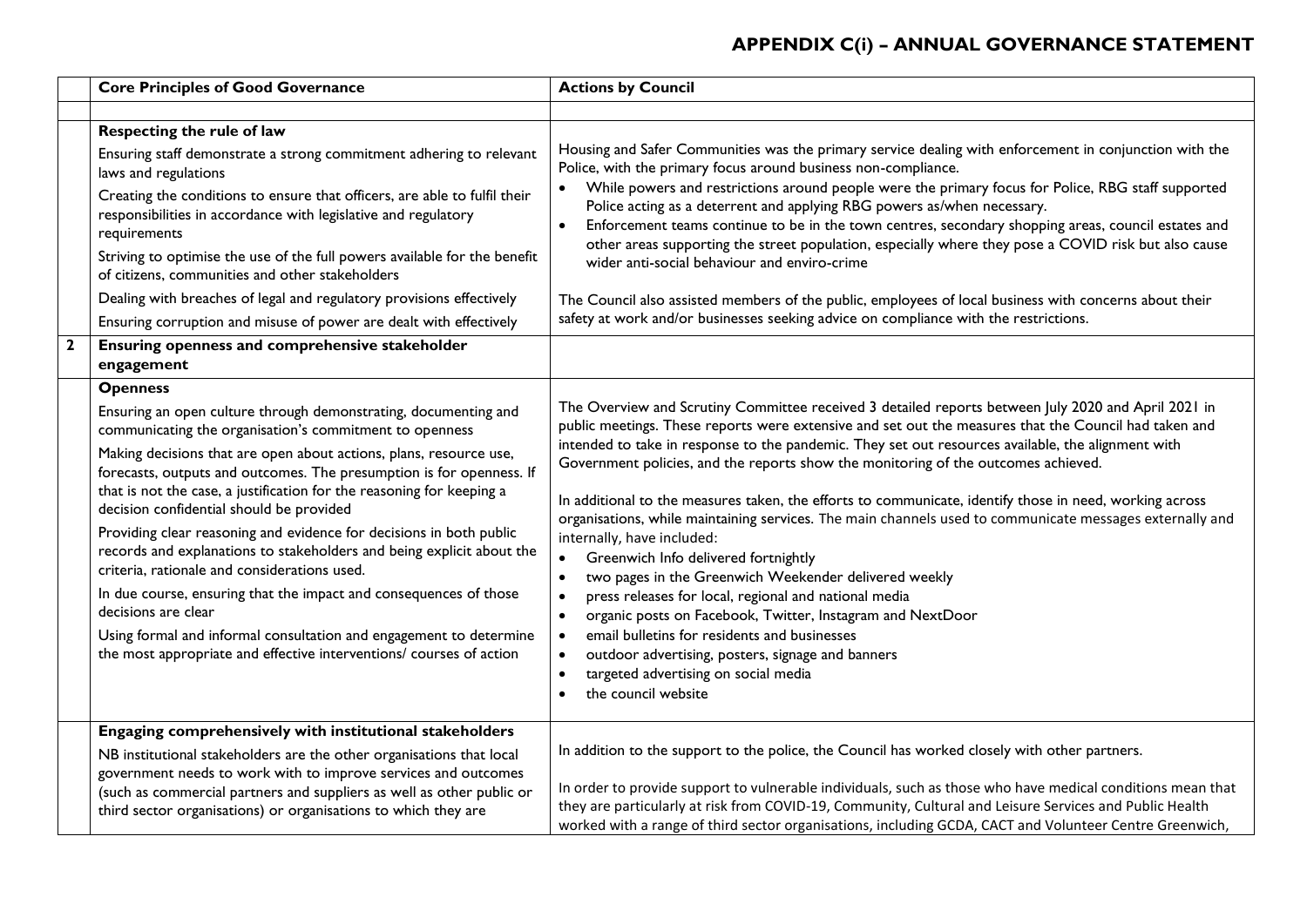| <b>Core Principles of Good Governance</b>                                                                                                                                                                                                                                                                                                                                                                                                          | <b>Actions by Council</b>                                                                                                                                                                                                                                                                                                                                                                                                                                                                                                                                                                                                                                                                                                                                                      |
|----------------------------------------------------------------------------------------------------------------------------------------------------------------------------------------------------------------------------------------------------------------------------------------------------------------------------------------------------------------------------------------------------------------------------------------------------|--------------------------------------------------------------------------------------------------------------------------------------------------------------------------------------------------------------------------------------------------------------------------------------------------------------------------------------------------------------------------------------------------------------------------------------------------------------------------------------------------------------------------------------------------------------------------------------------------------------------------------------------------------------------------------------------------------------------------------------------------------------------------------|
| accountable.<br>Effectively engaging with institutional stakeholders to ensure that the<br>purpose, objectives and intended outcomes for each stakeholder                                                                                                                                                                                                                                                                                          | to establish the Community Hub registering approximately 1,300 volunteers to provide a range of services,<br>such as deliveries of food parcels, personal shopping, picking up medicines, befriending and making well-<br>being calls.                                                                                                                                                                                                                                                                                                                                                                                                                                                                                                                                         |
| relationship are clear so that outcomes are achieved successfully and<br>sustainably<br>Developing formal and informal partnerships to allow for resources<br>to be used more efficiently and outcomes achieved more effectively<br>Ensuring that partnerships are based on: trust<br>a shared commitment to change<br>a culture that promotes and accepts challenge among partners<br>and that the added value of partnership working is explicit | Public Health worked with the Contact Centre team to set-up a contact tracing service within the Borough.<br>This service received case information form the National NHS Test and Trace Service where that service<br>has not been able to make contact with Greenwich residents who have tested positive, handing the cases on<br>to the Council to make continued efforts. This service operated well and supported the achievement of a<br>93% success rate in following up newly diagnosed positive cases in the Borough.<br>RBG has worked closely with the NHS to plan and implement the roll-out of the COVID-19 vaccines in the<br>borough, including identifying and mobilising resources and to use Charlton FC as a planned centre for large<br>scale vaccinations |
|                                                                                                                                                                                                                                                                                                                                                                                                                                                    | To help support the NHS and Health and Adult Services across directorate project was implemented to<br>recommission Langton Way Sheltered Housing Unit for Hospital Discharge                                                                                                                                                                                                                                                                                                                                                                                                                                                                                                                                                                                                  |
| Engaging with individual citizens and service users effectively<br>Establishing a clear policy on the type of issues that the organisation<br>will meaningfully consult with or involve communities, individual<br>citizens, service users and other stakeholders to ensure that service<br>(or other) provision is contributing towards the achievement of<br>intended outcomes                                                                   | While the Council adopted a "business as usual" approach, the pandemic created additional communication<br>demands including:<br>communicating changes to council services to residents<br>$\bullet$<br>advising residents about changing lockdown restrictions<br>$\bullet$<br>preparing for the possible roll out of surge testing<br>$\bullet$<br>encouraging communities with lower vaccine uptake rates to get vaccinated                                                                                                                                                                                                                                                                                                                                                 |
| Ensuring that communication methods are effective and that members<br>and officers are clear about their roles with regard to community<br>engagement<br>Encouraging, collecting and evaluating the views and experiences of<br>communities, citizens, service users and organisations of different<br>backgrounds including reference to future needs                                                                                             | delivering a mass testing campaign<br>promoting test, track and trace services<br>$\bullet$<br>holiday and free school meals campaigns<br>$\bullet$<br>promoting support available for businesses<br>delivering shop safe campaigns for businesses and residents<br>$\bullet$<br>consulting on and promoting streetspace measures<br>running #AskGreenwich sessions for residents to engage with cabinet members                                                                                                                                                                                                                                                                                                                                                               |
| Implementing effective feedback mechanisms in order to demonstrate<br>how views have been taken into account<br>Balancing feedback from more active stakeholder groups with other                                                                                                                                                                                                                                                                  | creating a dedicated COVID-19 section of the website which is updated daily<br>$\bullet$<br>creating a dedicated section of the website for staff<br>$\bullet$<br>running virtual sessions for staff to engage with senior management<br>$\bullet$                                                                                                                                                                                                                                                                                                                                                                                                                                                                                                                             |
| stakeholder groups to ensure inclusivity<br>Taking account of the impact of decisions on future generations of tax<br>payers and service users                                                                                                                                                                                                                                                                                                     | increasing the frequency of resident and staff email bulletins<br>$\bullet$<br>an increase in media enquiries<br>an increase in enquiries from residents on social media.                                                                                                                                                                                                                                                                                                                                                                                                                                                                                                                                                                                                      |
| Behaviours and actions that demonstrate good governance in practice                                                                                                                                                                                                                                                                                                                                                                                |                                                                                                                                                                                                                                                                                                                                                                                                                                                                                                                                                                                                                                                                                                                                                                                |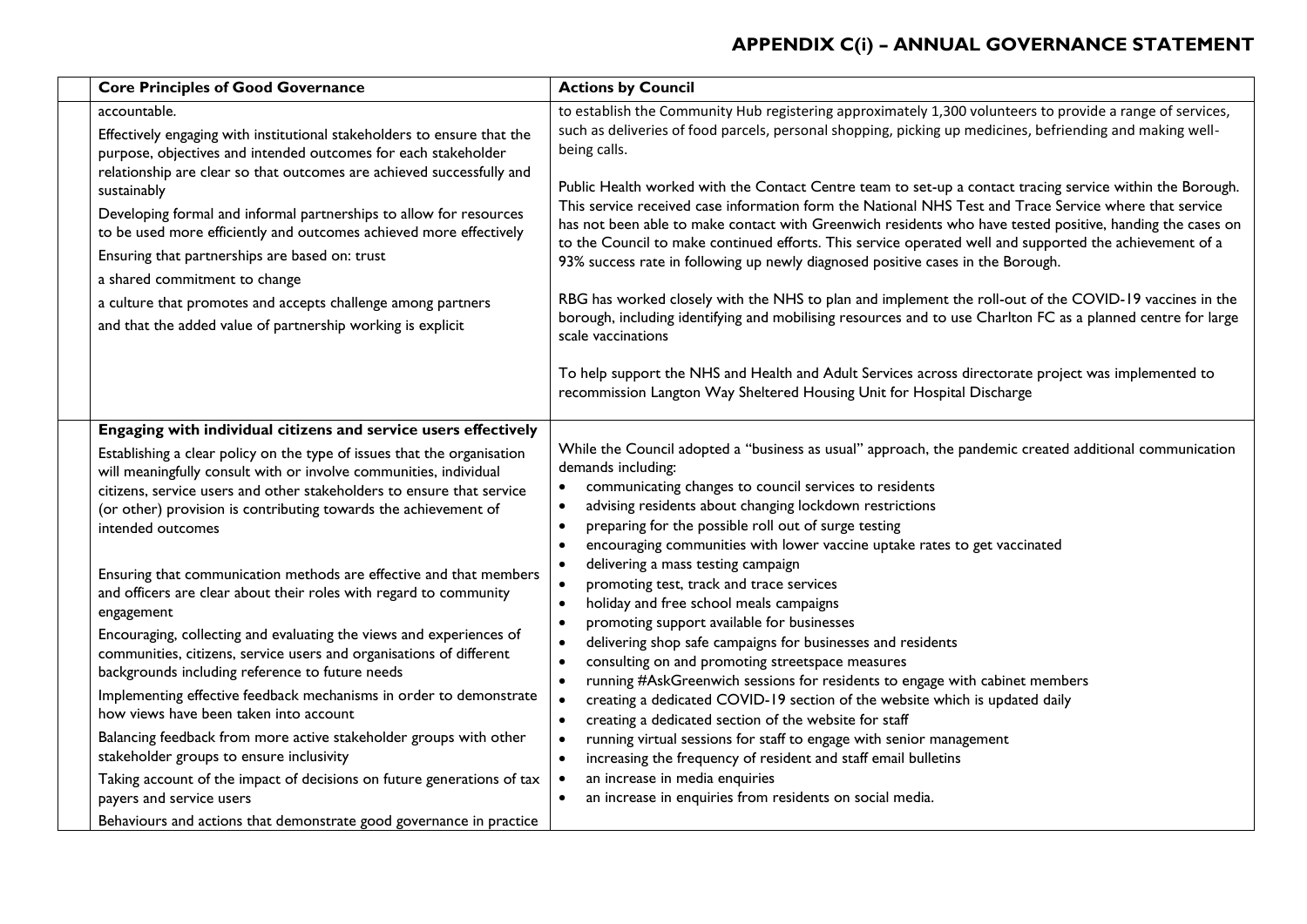|   | <b>Core Principles of Good Governance</b>                                                                                                                                                                                                                            | <b>Actions by Council</b>                                                                                                                                                                                                                                                                                                                                                                                                                                                                                                                                                                                                                                                                                                                                                                                                                                                                                                                                    |
|---|----------------------------------------------------------------------------------------------------------------------------------------------------------------------------------------------------------------------------------------------------------------------|--------------------------------------------------------------------------------------------------------------------------------------------------------------------------------------------------------------------------------------------------------------------------------------------------------------------------------------------------------------------------------------------------------------------------------------------------------------------------------------------------------------------------------------------------------------------------------------------------------------------------------------------------------------------------------------------------------------------------------------------------------------------------------------------------------------------------------------------------------------------------------------------------------------------------------------------------------------|
|   | are illustrated in the bullet points.                                                                                                                                                                                                                                |                                                                                                                                                                                                                                                                                                                                                                                                                                                                                                                                                                                                                                                                                                                                                                                                                                                                                                                                                              |
|   |                                                                                                                                                                                                                                                                      | Monitoring of outcomes was undertaken to ensure effective communication by assessing the take up of<br>support initiatives, and the outcomes achieved.                                                                                                                                                                                                                                                                                                                                                                                                                                                                                                                                                                                                                                                                                                                                                                                                       |
| 3 | Defining outcomes in terms of sustainable economic, social,<br>and environmental benefits                                                                                                                                                                            |                                                                                                                                                                                                                                                                                                                                                                                                                                                                                                                                                                                                                                                                                                                                                                                                                                                                                                                                                              |
|   | <b>Defining outcomes</b>                                                                                                                                                                                                                                             |                                                                                                                                                                                                                                                                                                                                                                                                                                                                                                                                                                                                                                                                                                                                                                                                                                                                                                                                                              |
|   | Having a clear vision, which is an agreed formal statement of the<br>organisation's purpose and intended outcomes containing appropriate<br>performance indicators, which provide the basis for the organisation's<br>overall strategy, planning and other decisions | The objectives changed and evolved as each wave of the pandemic occurred and the Government reacted.<br>The Council role evolved from maintaining and supporting its community, residents and businesses, to<br>include test and trace and then to support the vaccine roll out.                                                                                                                                                                                                                                                                                                                                                                                                                                                                                                                                                                                                                                                                             |
|   | Specifying the intended impact on, or changes for, stakeholders<br>including citizens and service users. It could be immediately or over<br>the course of a year or longer                                                                                           | Although the plan in place has continued to evolve rapidly, the Council continues to review the MTFS in the<br>medium and longer term to reflect the significant uncertainty resulting from the pandemic and gap that<br>emerges from the economic impact locally and on the national economy.                                                                                                                                                                                                                                                                                                                                                                                                                                                                                                                                                                                                                                                               |
|   | Delivering defined outcomes on a sustainable basis within the<br>resources that will be available                                                                                                                                                                    | Delivering support to residents and local business<br>$\bullet$<br>Assessing the impact on partner organisations and identifying ways to support them<br>Assessing the impact on the local voluntary sector<br>$\bullet$                                                                                                                                                                                                                                                                                                                                                                                                                                                                                                                                                                                                                                                                                                                                     |
|   | Identifying and managing risks to the achievement of outcomes                                                                                                                                                                                                        | Monitoring the results                                                                                                                                                                                                                                                                                                                                                                                                                                                                                                                                                                                                                                                                                                                                                                                                                                                                                                                                       |
|   | Managing service users' expectations effectively with regard to<br>determining priorities and making the best use of the resources<br>available                                                                                                                      | For example, 1,300 volunteers were registered to provide a range of services, such as deliveries of food<br>parcels, personal shopping, picking up medicines, befriending and making well-being calls. The volunteers<br>have come from across the borough and 2164 people responded to Council publicity and submitted an initial<br>expression of interest in becoming a volunteer. The cumulative number of volunteers provided proof of<br>identity and went on to be been registered is 1259. As of I May 2020,<br>1325 Volunteer Hours had been provided with an average of 3 hours 15 minutes of volunteering<br>completed per volunteer. There were 401 Registered volunteers with DBS checks.<br>more than 35,000 calls requesting support had been received by the hub. These resulted in a wide range<br>of support services being provided including 6,389 community meals and 1,319 boxes of food being<br>distributed to shielded individuals. |
|   |                                                                                                                                                                                                                                                                      | The Council's role change as new activities and responsibilities were assumed - The Council had a high level<br>of success through Test and Trace (93%) and helped promote the vaccine take up - the above average take<br>up of vaccines in London and across groups. The vaccination data for the Borough as of Wednesday, 06<br>April 2021 is as follows:<br>aged 80 and over, 89.1%<br>aged 75-79, 88.4%<br>aged 70-74, 87.4%<br>aged 65-69, 83%                                                                                                                                                                                                                                                                                                                                                                                                                                                                                                         |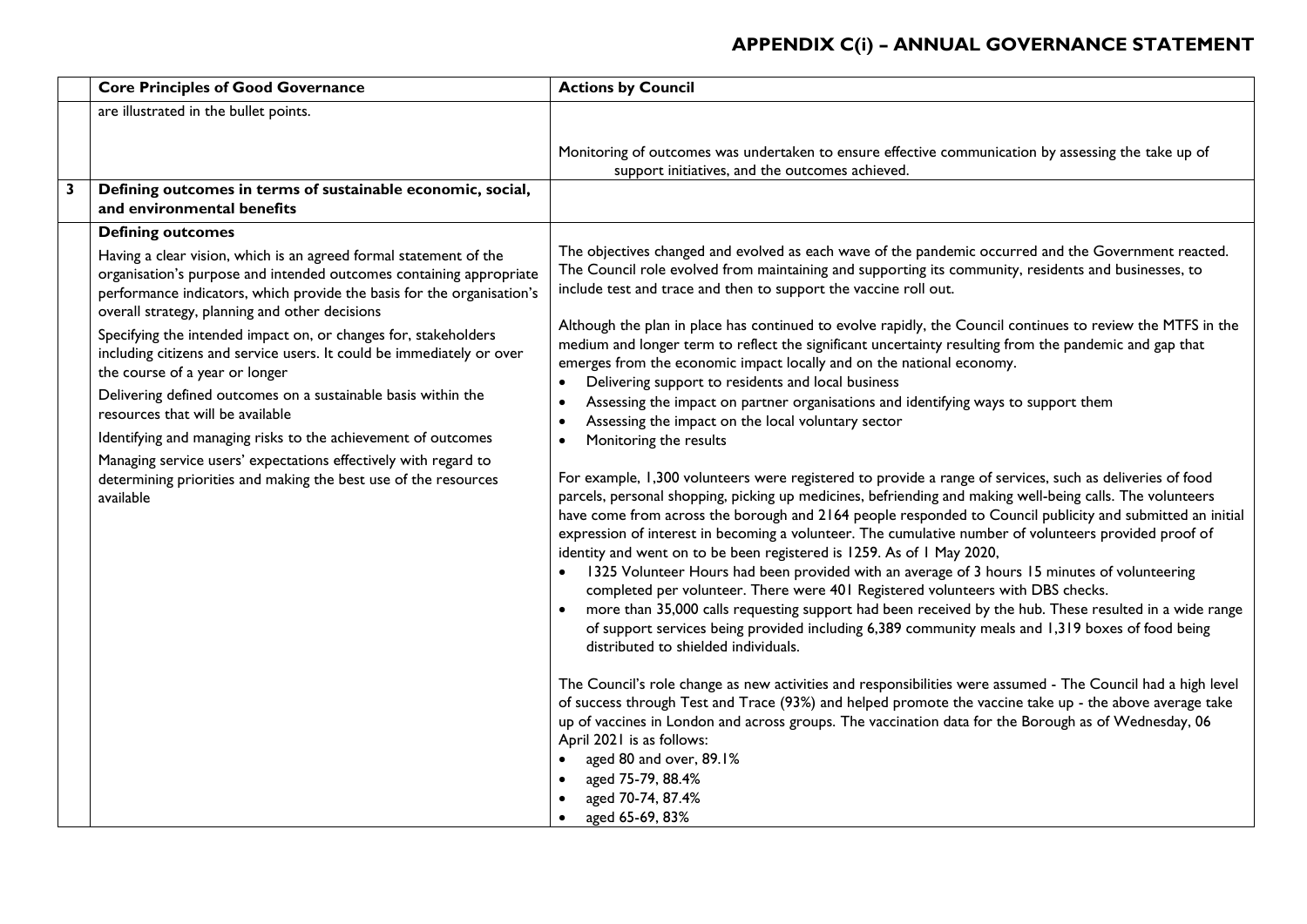|   | <b>Core Principles of Good Governance</b>                                                                                                                                                                                                                                                                                                                                                                                                                                                                                                                                                                                                                                                                                                                                                                 | <b>Actions by Council</b>                                                                                                                                                                                                                                                                                                                                                                                                                                                                                                                                                                                                                                                                                                                                                                                                                                                                                                                                                                                                                                                                                                                                                                                                                                                                                                                                                                                                                   |
|---|-----------------------------------------------------------------------------------------------------------------------------------------------------------------------------------------------------------------------------------------------------------------------------------------------------------------------------------------------------------------------------------------------------------------------------------------------------------------------------------------------------------------------------------------------------------------------------------------------------------------------------------------------------------------------------------------------------------------------------------------------------------------------------------------------------------|---------------------------------------------------------------------------------------------------------------------------------------------------------------------------------------------------------------------------------------------------------------------------------------------------------------------------------------------------------------------------------------------------------------------------------------------------------------------------------------------------------------------------------------------------------------------------------------------------------------------------------------------------------------------------------------------------------------------------------------------------------------------------------------------------------------------------------------------------------------------------------------------------------------------------------------------------------------------------------------------------------------------------------------------------------------------------------------------------------------------------------------------------------------------------------------------------------------------------------------------------------------------------------------------------------------------------------------------------------------------------------------------------------------------------------------------|
|   |                                                                                                                                                                                                                                                                                                                                                                                                                                                                                                                                                                                                                                                                                                                                                                                                           | aged 60-64, 79.1%<br>$\bullet$<br>clinically extremely vulnerable, 79.7%<br>at risk, 70.2%<br>aged 55-59, 75.9%<br>aged 50-54, 71.2%                                                                                                                                                                                                                                                                                                                                                                                                                                                                                                                                                                                                                                                                                                                                                                                                                                                                                                                                                                                                                                                                                                                                                                                                                                                                                                        |
|   | Sustainable economic, social and environmental benefits<br>Considering and balancing the combined economic, social and<br>environmental impact of policies and plans when taking decisions<br>about service provision<br>Taking a longer-term view with regard to decision making, taking<br>account of risk and acting transparently where there are potential<br>conflicts between the organisation's intended outcomes and short-<br>term factors such as the political cycle or financial constraints<br>Determining the wider public interest associated with balancing<br>conflicting interests between achieving the various economic, social<br>and environmental benefits, through consultation where possible, in<br>order to ensure appropriate trade-offs<br>Ensuring fair access to services | One such example is the voluntary sector that the Council supports.<br>From the outset of the pandemic, VCS organisations in receipt of RBG grant funding were advised to<br>consider furloughing staff where they can no longer provide a service, to protect resources and focus on<br>sustainability. By December 2020, VCS organisations in receipt of RBG funding have been impacted in<br>different ways. Services including information and advice, strategic equalities and infrastructure services, can<br>deliver many services on-line and via homeworking. Community Centres, however, generate most of their<br>income from room hires, and have been disproportionately impacted, particularly those focusing services on<br>vulnerable groups. The Council is analysing accounts and discussing a way forward with the organisations<br>The reopening of libraries and leisure in July saw customers returns begin at a very low level. By September<br>numbers were increasing, but at approximately 50% of normal business. The initial financial support package<br>agreed supported GLL till September. The forecasting of income and expenditure until March 2021 required<br>further support. This was agreed in December and the potential government support was through the<br>National Leisure Recovery Fund. The recovery plan set out in December is on hold but will begin once the<br>restrictions are lifted. |
| 4 | Determining the interventions necessary to optimise the<br>achievement of intended outcomes                                                                                                                                                                                                                                                                                                                                                                                                                                                                                                                                                                                                                                                                                                               |                                                                                                                                                                                                                                                                                                                                                                                                                                                                                                                                                                                                                                                                                                                                                                                                                                                                                                                                                                                                                                                                                                                                                                                                                                                                                                                                                                                                                                             |
|   | <b>Determining interventions</b><br>Ensuring decision makers receive objective and rigorous analysis of a<br>variety of options indicating how intended outcomes would be<br>achieved and associated risks. Therefore, ensuring best value is<br>achieved however services are provided<br>Considering feedback from citizens and service users when making<br>decisions about service improvements or where services are no<br>longer required in order to prioritise competing demands within<br>limited resources available including people, skills, land and assets and<br>bearing in mind future impacts                                                                                                                                                                                            | Across the organisation activities were introduced and were closely monitored to ensure that the objectives<br>were achieved and the interventions undertaken; for example,<br>the pandemic led to a significant uplift in contact to the contact centre, both over the phone and via<br>email and this peaked on 6th January where customer had to wait over 40 minutes on the phone, down<br>to a current average wait time of 9 minutes.<br>Welfare Payments - Emergency Support Scheme - The total expenditure for the scheme in 2019/20 was<br>$\bullet$<br>£395k (£117k in emergency awards, and £278k in community awards). Anticipated expenditure from<br>the ESS scheme in 20/21 to be £500k, allowing for further peaks due to residents being affected by the<br>end of furlough, and further potential lockdowns.<br>Test and Trace Support Payments commenced in October 2020, to support low income working<br>households who are required to self-isolate, and therefore their income would be affected. Local                                                                                                                                                                                                                                                                                                                                                                                                              |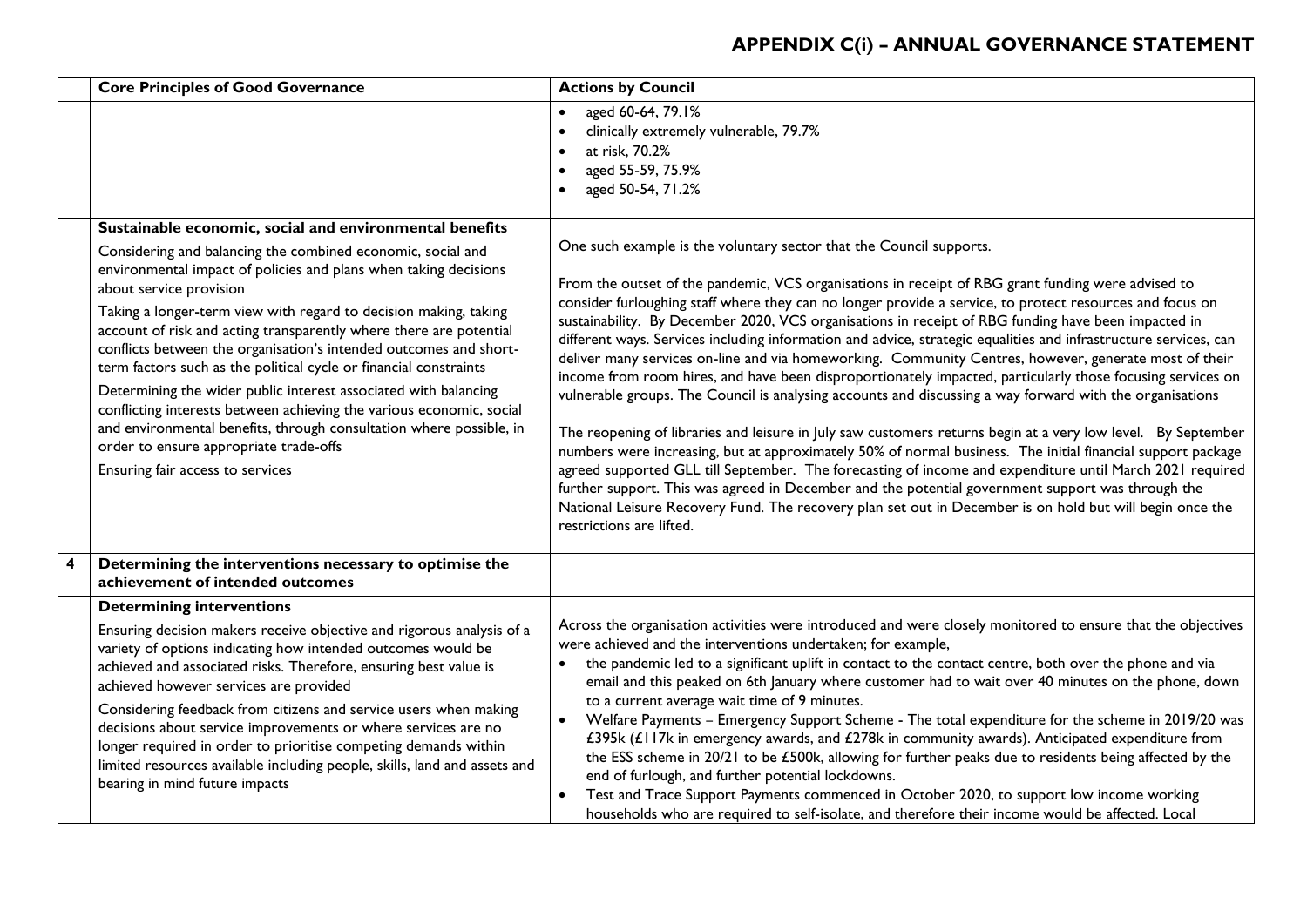| <b>Core Principles of Good Governance</b>                                                                                                                                                                                                                                                                                                                                                                                                                                                                     | <b>Actions by Council</b>                                                                                                                                                                                                                                                                                                                                                                                                                                                                                                                                                                                                                                                                                                                                                                                                                                                                                                                                                                                                                                                                                                                                                                                                                                                                                                                                                                                                                                                                                                                                                                                                                                                                                                                                                                                                                                                                                                                                                                                                                                                                                                                                                      |
|---------------------------------------------------------------------------------------------------------------------------------------------------------------------------------------------------------------------------------------------------------------------------------------------------------------------------------------------------------------------------------------------------------------------------------------------------------------------------------------------------------------|--------------------------------------------------------------------------------------------------------------------------------------------------------------------------------------------------------------------------------------------------------------------------------------------------------------------------------------------------------------------------------------------------------------------------------------------------------------------------------------------------------------------------------------------------------------------------------------------------------------------------------------------------------------------------------------------------------------------------------------------------------------------------------------------------------------------------------------------------------------------------------------------------------------------------------------------------------------------------------------------------------------------------------------------------------------------------------------------------------------------------------------------------------------------------------------------------------------------------------------------------------------------------------------------------------------------------------------------------------------------------------------------------------------------------------------------------------------------------------------------------------------------------------------------------------------------------------------------------------------------------------------------------------------------------------------------------------------------------------------------------------------------------------------------------------------------------------------------------------------------------------------------------------------------------------------------------------------------------------------------------------------------------------------------------------------------------------------------------------------------------------------------------------------------------------|
|                                                                                                                                                                                                                                                                                                                                                                                                                                                                                                               | government were given three weeks to set up the scheme, including implementing an online application<br>process, and designing an alternative discretionary scheme for those who fell outside the standard<br>scheme. The expected demand was 2-3 applications a day but moving into 2021, the average level of<br>daily applications rose sharply to over 40 per day. As at the end of December, 777 applications had been<br>received, with 25% approved, 35% rejected and the remainder awaiting further information Almost £75k<br>had been paid to successful applicants<br>COVID Hardship Fund - Council Tax As at 31 December 2020 over £2M has been paid out in COVID<br>Hardship Payments. Payments of up to £300 have been made to over 7,000 working age Local Council<br>Tax Support Claimants. (NB Payments are made directly in to their Council Tax Account).<br>19 notices being served to enforce closure requirements during the original lockdown and a small<br>number of Fixed Penalty Notices have been issued following noncompliance with the 22:00 curfew for<br>licensed premises<br>A Covid-19 Rent Support Policy was approved in April 2020 to give support to commercial tenants and<br>targeted smaller businesses forced to close under lockdown measures from March to June with a rent<br>concession assessment panel of senior officers and councillors was set up to consider applications - 140<br>applications were received, and 73 small business tenants across the borough were supported with rent<br>concessions totalling £303,178 while a further 36 business tenants were assisted with rent payment<br>arrangements.<br>When lockdown restrictions were lifted Children's Social Care ensured that face to face visits were<br>completed on all vulnerable children - 99% of children subject to a Child in Need Plan had been seen<br>face to face since the start of September, 96% of children on a Child Protection Plan had been seen<br>since the start of September and 87% of children in care had been seen mainly since the start of<br>September but included a few from August where they are on 3 monthly visits. |
| <b>Planning interventions</b><br>Establishing and implementing robust planning and control cycles that<br>cover strategic and operational plans, priorities and targets<br>Engaging with internal and external stakeholders in determining how<br>services and other courses of action should be planned and delivered<br>Considering and monitoring risks facing each partner when working<br>collaboratively, including shared risks<br>Ensuring arrangements are flexible and agile so that the mechanisms | The Council prioritised its activities and comprehensive monitoring was undertaken to ensure service<br>delivery and support across its residents, service users and businesses. Examples of interventions undertaken<br>include<br>The Council was aware of 46 rough sleepers, with five still sleeping rough who were not engaging<br>$\bullet$<br>A rise in the number of calls to their service, from victims of abuse<br>$\bullet$<br>The Housing Inclusion and Support Service have received between 20 and 30 homelessness approaches<br>$\bullet$<br>a week and use of Temporary Accommodation had increased to 1307 (as at 28 April, up from 1241 on<br>I March)                                                                                                                                                                                                                                                                                                                                                                                                                                                                                                                                                                                                                                                                                                                                                                                                                                                                                                                                                                                                                                                                                                                                                                                                                                                                                                                                                                                                                                                                                                      |
| for delivering goods and services can be adapted to changing<br>circumstances<br>Establishing appropriate key performance indicators (KPIs) as part of<br>the planning process in order to identify how the performance of<br>services and projects is to be measured                                                                                                                                                                                                                                         | In the first weeks of lockdown, 3000+ calls were made to tenants over the age of 70 that were living in<br>Royal Borough of Greenwich to understand if they had any vulnerabilities and support with tasks such as<br>shopping. This resulted in c.300 residents requiring support which was fed into the Community Hub<br>model<br>The Hospital Discharge Team has been ensuring timely discharge of residents with a focus on them<br>$\bullet$                                                                                                                                                                                                                                                                                                                                                                                                                                                                                                                                                                                                                                                                                                                                                                                                                                                                                                                                                                                                                                                                                                                                                                                                                                                                                                                                                                                                                                                                                                                                                                                                                                                                                                                              |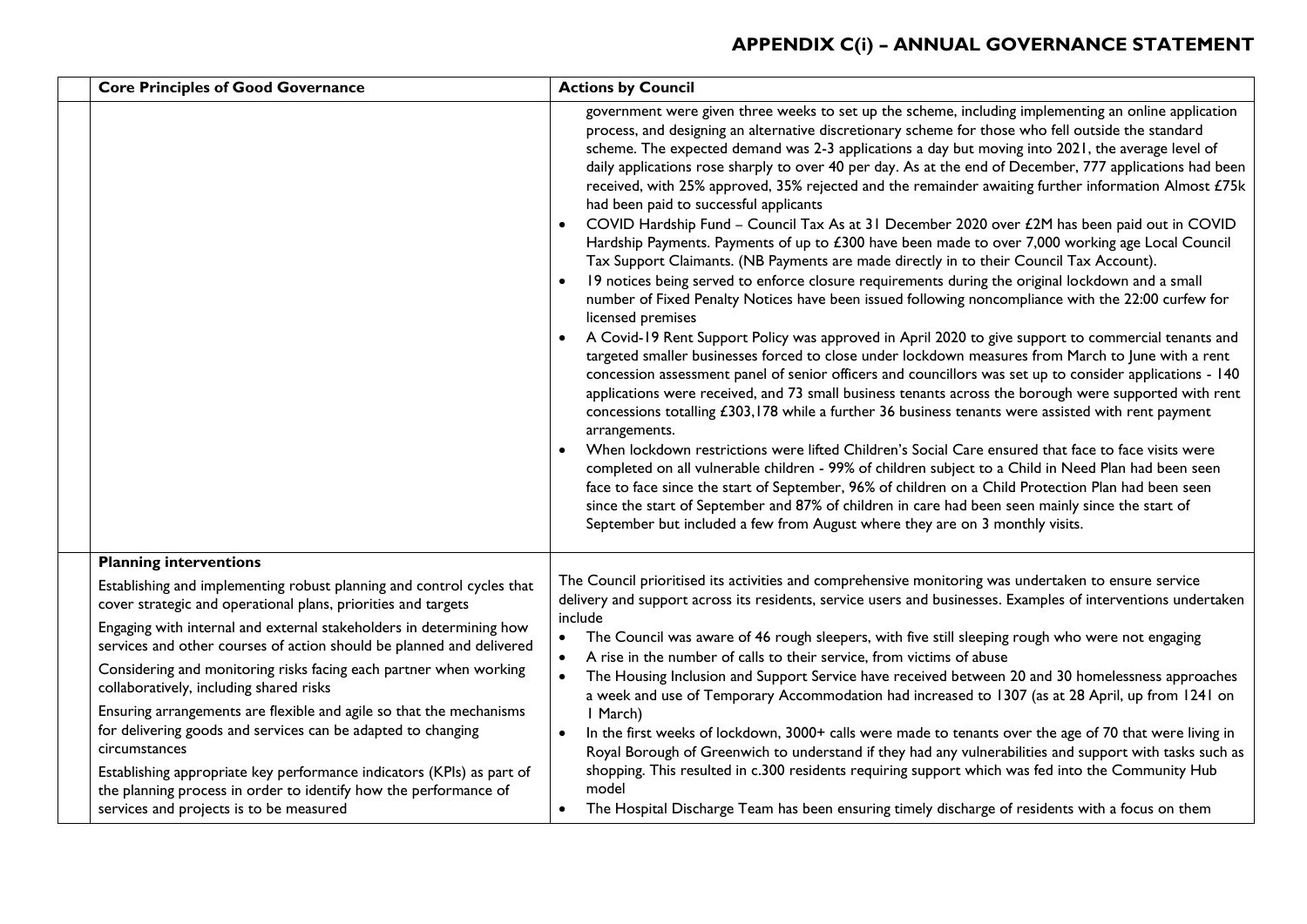| <b>Core Principles of Good Governance</b>                                                                                                                                                                                                                                                                                                                                                   | <b>Actions by Council</b>                                                                                                                                                                                                                                                                                                                                                                                                                                                                                                                                                                                                                                                                                                                                                                                                                                                                                                                                                                                                                                                                                                                                                                                                                                                                                                                                                                                                                                                                                                                                                                                                                                                                                                                                                                                                                                                                                                                                                                                                                                                                                                                                                                                                                                                                                                                                                                                                                                                                                                                                                                                                                                                                                                                                                                                                                                                                                                                                                                                                                                                                                                                                                                                                                                                                                                                                                                                                                                                                                                                                                                                                                                                                            |
|---------------------------------------------------------------------------------------------------------------------------------------------------------------------------------------------------------------------------------------------------------------------------------------------------------------------------------------------------------------------------------------------|------------------------------------------------------------------------------------------------------------------------------------------------------------------------------------------------------------------------------------------------------------------------------------------------------------------------------------------------------------------------------------------------------------------------------------------------------------------------------------------------------------------------------------------------------------------------------------------------------------------------------------------------------------------------------------------------------------------------------------------------------------------------------------------------------------------------------------------------------------------------------------------------------------------------------------------------------------------------------------------------------------------------------------------------------------------------------------------------------------------------------------------------------------------------------------------------------------------------------------------------------------------------------------------------------------------------------------------------------------------------------------------------------------------------------------------------------------------------------------------------------------------------------------------------------------------------------------------------------------------------------------------------------------------------------------------------------------------------------------------------------------------------------------------------------------------------------------------------------------------------------------------------------------------------------------------------------------------------------------------------------------------------------------------------------------------------------------------------------------------------------------------------------------------------------------------------------------------------------------------------------------------------------------------------------------------------------------------------------------------------------------------------------------------------------------------------------------------------------------------------------------------------------------------------------------------------------------------------------------------------------------------------------------------------------------------------------------------------------------------------------------------------------------------------------------------------------------------------------------------------------------------------------------------------------------------------------------------------------------------------------------------------------------------------------------------------------------------------------------------------------------------------------------------------------------------------------------------------------------------------------------------------------------------------------------------------------------------------------------------------------------------------------------------------------------------------------------------------------------------------------------------------------------------------------------------------------------------------------------------------------------------------------------------------------------------------------|
| Ensuring capacity exists to generate the information required to<br>review service quality regularly<br>Preparing budgets in accordance with objectives, strategies and the<br>medium term financial plan<br>Informing medium and long term resource planning by drawing up<br>realistic estimates of revenue and capital expenditure aimed at<br>developing a sustainable funding strategy | returning home with support to enable them to retain and regain independence, managing on average 25<br>discharges of residents not already known to Adult services every week and the team rota adapted to 7<br>days a week.<br>Street cleansing was largely suspended on all residential roads to enable staff to be redeployed to<br>support waste collection during the first lockdown. Town centres, main roads and fly-tipping removal<br>were prioritised. The frequency of sweeping of residential roads changed from weekly in March to every<br>three weeks in May, June and July which had an impact on the standards of street cleansing. The<br>sweeping of residential roads was operating at a reduced capacity between AprilMay (around 30%), June<br>and July (70%) and continued operating at a reduced level in August (80%).<br>Greenwich Mortuary reaching capacity, several bodies have been transferred to hub facilities the<br>Council's additional units at Eltham Cemetery and Contracted Funeral Director facilities for storage. A<br>temporary mortuary, providing capacity for a further 120 bodies.<br>School attendance throughout this period has been better than the London average with 90% of all<br>pupils in Greenwich schools attending school or college at the week ending the 26th March 2021, which<br>is the week prior to the close for Easter holidays.<br>Children and their families were seen virtually where possible and in February 2021 figures show that:<br>95% of children on a Child Protection Plan had been seen virtually or face to face, 89% of children in<br>need had been seen virtually or face to face and 80% of children in our care had been seen virtually or<br>face to face. Any child who had not been seen was reviewed to determine reasons why and action taken<br>where needed<br>Young Greenwich have been delivering sessions to young people by appointment in line with National<br>Youth Agency guidance which included a four-week long Summer Scheme in 2020 commissioned by<br>Children's Services. This particularly provided support to vulnerable children and provided 570 spaces<br>delivering a range of positive activities, creative arts and active learning, with 7,545 meals provided over<br>the course of the programme<br>Children's Services also led on the development of the Greenwich Together for Winter Campaign with<br>support from colleagues in Revenue and Benefits, Public Health and wider partners and over Christmas<br>2020 this included the provision of 8,367 Breakfast Bags and 2,560 packed lunches. During February<br>2021 half-term, additional provision included 1,850 lunches and 2,436 'take and make boxes' that<br>provided ingredients and videos for families to make a healthy and tasty meal together. In addition<br>during both Christmas and February half term, the Council also provided £15 per week to all children in<br>Greenwich Schools on Free School Meals.<br>All Registration staff have been deployed to exclusively focus on death registrations, with all marriage<br>ceremonies cancelled to June 2020 at the earliest and, following a temporary relaxation in the law, no<br>births currently being registered. Additionally additional staff from Electoral Services, Legal Services and<br>Internal Audit have been<br>The community centres had around 20% of their normal level of business, which decreased further as<br>they moved into Tier 4. The government grants and furlough schemes have helped, but, with<br>restrictions likely until full vaccine roll-out, their capacity to generate income to cover their costs is |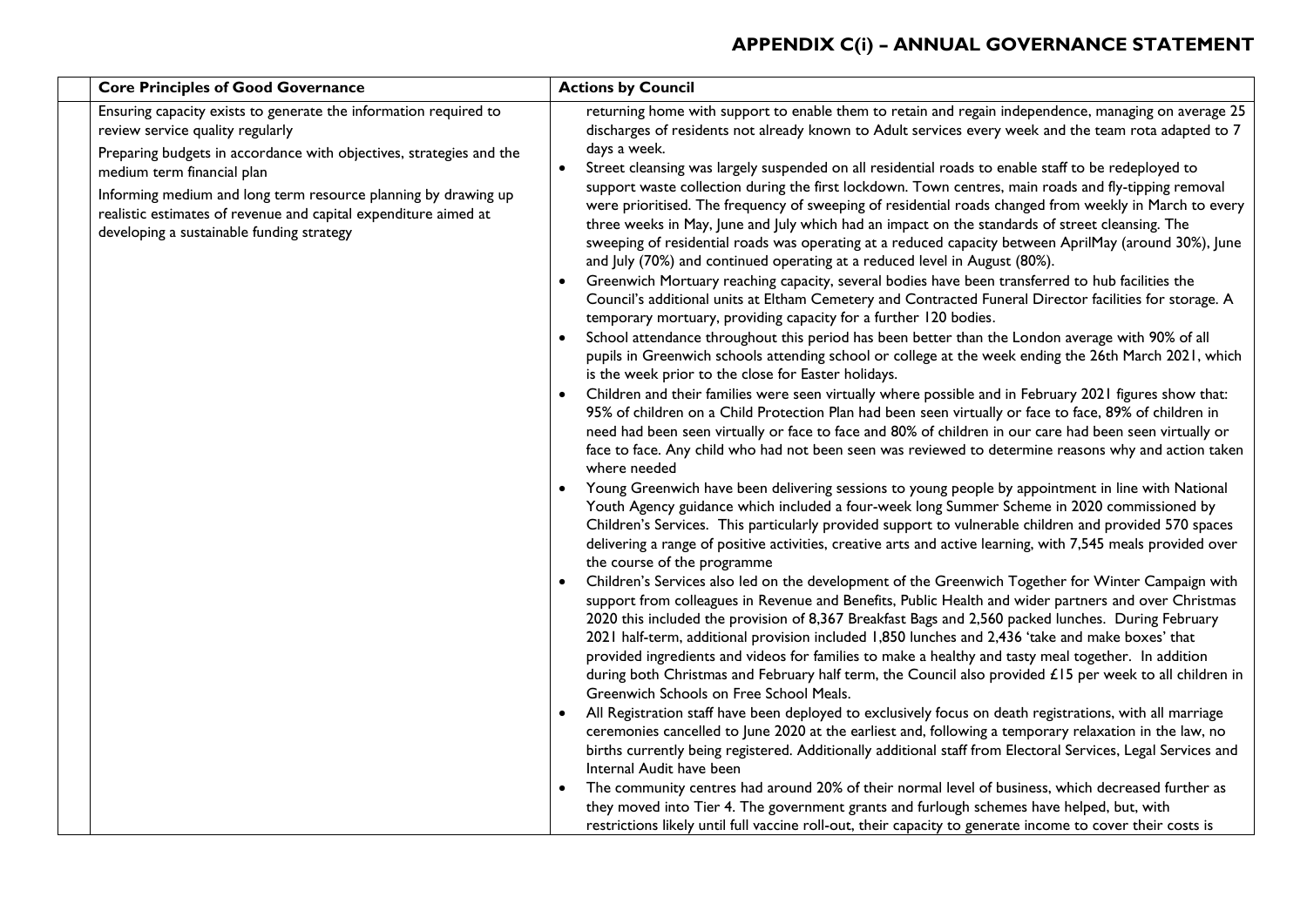|   | <b>Core Principles of Good Governance</b>                                                                                                                                                                                                                                                                                                                                                                                                                                                                                                                                                                                                                                       | <b>Actions by Council</b>                                                                                                                                                                                                                                                                                                                                                                                                                                                                                                                                                                                                                                                                                                                                                    |
|---|---------------------------------------------------------------------------------------------------------------------------------------------------------------------------------------------------------------------------------------------------------------------------------------------------------------------------------------------------------------------------------------------------------------------------------------------------------------------------------------------------------------------------------------------------------------------------------------------------------------------------------------------------------------------------------|------------------------------------------------------------------------------------------------------------------------------------------------------------------------------------------------------------------------------------------------------------------------------------------------------------------------------------------------------------------------------------------------------------------------------------------------------------------------------------------------------------------------------------------------------------------------------------------------------------------------------------------------------------------------------------------------------------------------------------------------------------------------------|
|   |                                                                                                                                                                                                                                                                                                                                                                                                                                                                                                                                                                                                                                                                                 | compromised. The Council is working on analysing accounts and discussing a way forward with the<br>organisations                                                                                                                                                                                                                                                                                                                                                                                                                                                                                                                                                                                                                                                             |
|   | <b>Optimising achievement of intended outcomes</b>                                                                                                                                                                                                                                                                                                                                                                                                                                                                                                                                                                                                                              |                                                                                                                                                                                                                                                                                                                                                                                                                                                                                                                                                                                                                                                                                                                                                                              |
|   | Ensuring the medium term financial strategy integrates and balances<br>service priorities, affordability and other resource constraints<br>Ensuring the budgeting process is all-inclusive, taking into account the<br>full cost of operations over the medium and longer term<br>Ensuring the medium term financial strategy sets the context for<br>ongoing decisions on significant delivery issues or responses to<br>changes in the external environment that may arise during the<br>budgetary period in order for outcomes to be achieved while<br>optimising resource usage<br>Ensuring the achievement of 'social value' through service planning<br>and commissioning | The medium term financial strategy was reported to Cabinet on 27 January 2021 as part of the Council's<br>normal budget cycle. The report outlined the pressures faced by the Council and proposed a MTFS for<br>2021/22 to 2024/25. It included a period of public consultation between 20/12/20 to 17/1/21<br>The report considered the options available and outline the various modelling that was used.<br>It also assessed the pressures across the services of the Council.<br>Throughout the pandemic each report to Overview and Scrutiny Committee included an assessment of the<br>impact on the MFTS.                                                                                                                                                            |
| 5 | Developing the entity's capacity, including the capability of<br>its leadership and the individuals within it                                                                                                                                                                                                                                                                                                                                                                                                                                                                                                                                                                   |                                                                                                                                                                                                                                                                                                                                                                                                                                                                                                                                                                                                                                                                                                                                                                              |
|   | Developing the entity's capacity<br>Reviewing operations, performance and use of assets on a regular<br>basis to ensure their continuing effectiveness<br>Improving resource use through appropriate application of techniques<br>such as benchmarking and other options in order to determine how<br>resources are allocated so that defined outcomes are achieved<br>effectively and efficiently<br>Recognising the benefits of partnerships and collaborative working<br>where added value can be achieved.<br>Developing and maintaining an effective workforce plan to enhance<br>the strategic allocation of resources                                                    | Another example of a service forced to adapt to continue to deliver and adapt was the library service. The<br>library service over the last 12 months remained active and continued with online services and delivered the<br>following:<br>260 story times<br>280 craft sessions<br>310 rhyme times<br>280 'book of the day'<br>50 each of knit & natter zoom chats and knitting tutorials (which received great reviews).<br>$\bullet$<br>The expanded E Book and other online resources hit record heights - April 2020 to February 2021<br>$\bullet$<br>saw 160,000 + issues - a 213% increase on the previous period.<br>Greenwich Libraries also participated in the Feed and Read initiative, distributing thousands of lunch<br>packs to children from five branches |
|   |                                                                                                                                                                                                                                                                                                                                                                                                                                                                                                                                                                                                                                                                                 | The initial reopening of libraries and leisure in July saw customers returns begin at a very low level. By<br>September numbers were increasing, but at approximately 50% of normal business. The initial financial                                                                                                                                                                                                                                                                                                                                                                                                                                                                                                                                                          |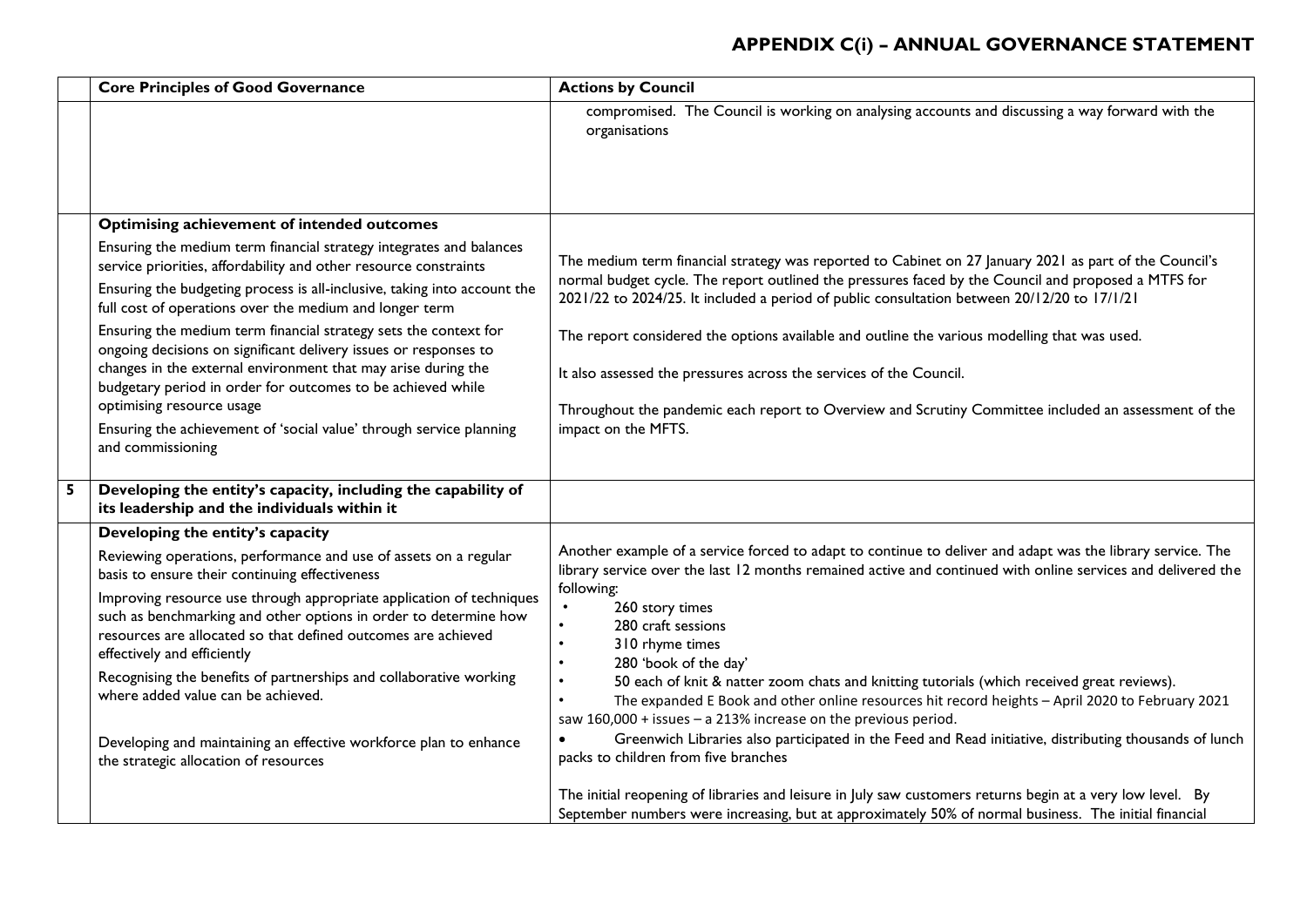| <b>Core Principles of Good Governance</b>                                                                                                                                                                                                | <b>Actions by Council</b>                                                                                                                                                                                                                                                                                                                                                                                                                                                                                                                                               |
|------------------------------------------------------------------------------------------------------------------------------------------------------------------------------------------------------------------------------------------|-------------------------------------------------------------------------------------------------------------------------------------------------------------------------------------------------------------------------------------------------------------------------------------------------------------------------------------------------------------------------------------------------------------------------------------------------------------------------------------------------------------------------------------------------------------------------|
|                                                                                                                                                                                                                                          | support package agreed supported GLL till September. The forecasting of income and expenditure until<br>March 2021 required further support. This was agreed in December and potential government support<br>through the National Leisure Recovery Fund. They were in place before Tier 4 restrictions were announced<br>and Leisure currently closed.                                                                                                                                                                                                                  |
|                                                                                                                                                                                                                                          | Libraries was closed, but under the formal restrictions, but RBG took the decision the keep them closed for<br>the immediate future and monitor on a weekly basis.                                                                                                                                                                                                                                                                                                                                                                                                      |
|                                                                                                                                                                                                                                          | The recovery plan set out in December was on hold but will begin once the restrictions are lifted and<br>necessary adjustments made, with a host of offers, new marketing plan and live streaming of exercise classes<br>and home memberships pilot.                                                                                                                                                                                                                                                                                                                    |
|                                                                                                                                                                                                                                          | As part of the move out of lockdown and leisure began to plan to open with offers to encourage people<br>back to sport and physical activity over the coming weeks and include:                                                                                                                                                                                                                                                                                                                                                                                         |
|                                                                                                                                                                                                                                          | 1,000 free family swim vouchers - distributed through the free holiday meals programme<br>550 free family sport packs- distributed through free holiday meals programme<br>Free fitness taster classes for residents<br>Free junior gym sessions for all young people with a paying adult<br>Live streaming of classes remains free for all RBG residents<br>Membership offers £20 voucher live from 1st April - for all new joiners<br>Membership discount for concessionary members<br>Give It A Go scheme pilot including membership discount for inactive residents |
| Developing the capability of the entity's leadership and other<br>individuals                                                                                                                                                            |                                                                                                                                                                                                                                                                                                                                                                                                                                                                                                                                                                         |
| Developing protocols to ensure that elected and appointed leaders<br>negotiate with each other regarding their respective roles early on in<br>the relationship and that a shared understanding of roles and<br>objectives is maintained | During 2020, the volume of casework raised by Councillors fell by 5.1% in comparison to 2019. This fall may<br>be linked to the difficulties in holding in person surgeries during the pandemic                                                                                                                                                                                                                                                                                                                                                                         |
| Publishing a statement that specifies the types of decisions that are<br>delegated and those reserved for the collective decision making of the<br>governing body                                                                        | In June 2020 a new Digital Listening Campaign was launched by a Councillor to reach tenants, leaseholders<br>and clients using our housing services from across the borough. The purpose of these virtual meetings was<br>to gather feedback on what services work well and what needs improvement, while also highlighting how<br>residents working in partnership with the council is crucial to achieve real change.                                                                                                                                                 |
| Ensuring the leader and the chief executive have clearly defined and<br>distinctive leadership roles within a structure whereby the chief<br>executive leads in implementing strategy and managing the delivery of                       | The number of Freedom of Information (FOI) and Environmental Information Regulation (EIR) requests<br>received during the first lockdown fell but it did not appear to have been repeated during the second and                                                                                                                                                                                                                                                                                                                                                         |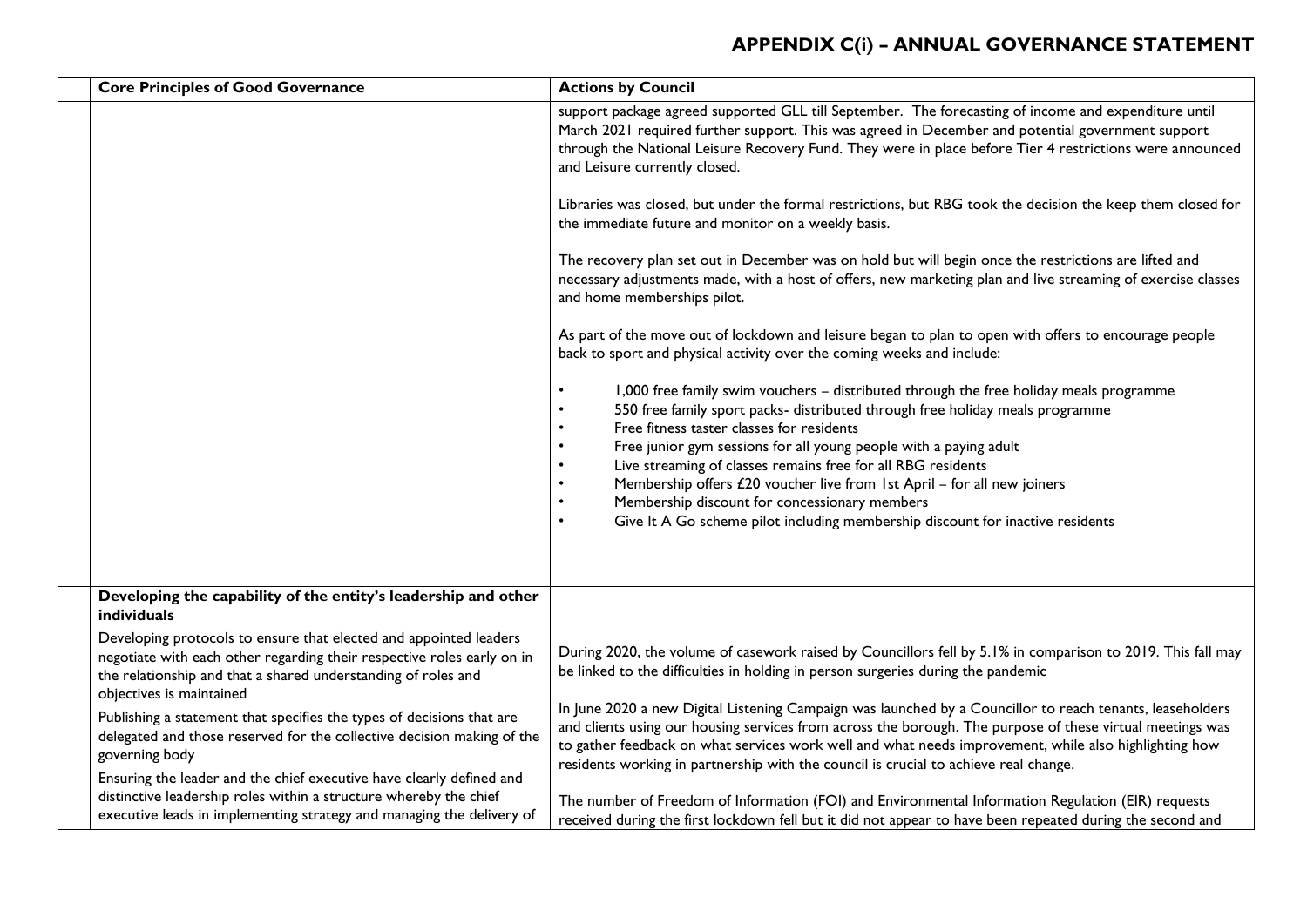| <b>Core Principles of Good Governance</b>                                                                                                                                                                                                                                | <b>Actions by Council</b>                                                                                                                                                                                                                 |
|--------------------------------------------------------------------------------------------------------------------------------------------------------------------------------------------------------------------------------------------------------------------------|-------------------------------------------------------------------------------------------------------------------------------------------------------------------------------------------------------------------------------------------|
| services and other outputs set by members and each provides a check<br>and a balance for each other's authority                                                                                                                                                          | third lockdowns.                                                                                                                                                                                                                          |
| Developing the capabilities of members and senior management to<br>achieve effective leadership and to enable the organisation to respond<br>successfully to changing legal and policy demands as well as economic,<br>political and environmental changes and risks by: |                                                                                                                                                                                                                                           |
| ensuring members and staff have access to appropriate induction<br>tailored to their role and that ongoing training and development<br>matching individual and organisational requirements is available and<br>encouraged                                                |                                                                                                                                                                                                                                           |
| ensuring members and officers have the appropriate skills, knowledge,<br>resources and support to fulfil their roles and responsibilities and<br>ensuring that they are able to update their knowledge on a continuing<br><b>basis</b>                                   |                                                                                                                                                                                                                                           |
| ensuring personal, organisational and system-wide development<br>through shared learning, including lessons learnt from governance<br>weaknesses both internal and external                                                                                              |                                                                                                                                                                                                                                           |
| Ensuring that there are structures in place to encourage public<br>participation                                                                                                                                                                                         |                                                                                                                                                                                                                                           |
| Taking steps to consider the leadership's own effectiveness and<br>ensuring leaders are open to constructive feedback from peer review<br>and inspections                                                                                                                |                                                                                                                                                                                                                                           |
| IHolding staff to account through regular performance reviews which<br>take account of training or development needs                                                                                                                                                     |                                                                                                                                                                                                                                           |
| Ensuring arrangements are in place to maintain the health and<br>wellbeing of the workforce and support individuals in maintaining<br>their own physical and mental wellbeing                                                                                            |                                                                                                                                                                                                                                           |
|                                                                                                                                                                                                                                                                          |                                                                                                                                                                                                                                           |
| Managing risks and performance through robust internal<br>control and strong public financial management                                                                                                                                                                 |                                                                                                                                                                                                                                           |
| <b>Managing risk</b>                                                                                                                                                                                                                                                     |                                                                                                                                                                                                                                           |
| Recognising that risk management is an integral part of all activities<br>and must be considered in all aspects of decision making                                                                                                                                       | The rapid change imposed upon the Council by the pandemic presented risks across the organisation which<br>needed to be managed, for example:<br>The move from an office based environment to remote working, and the associated IT risks |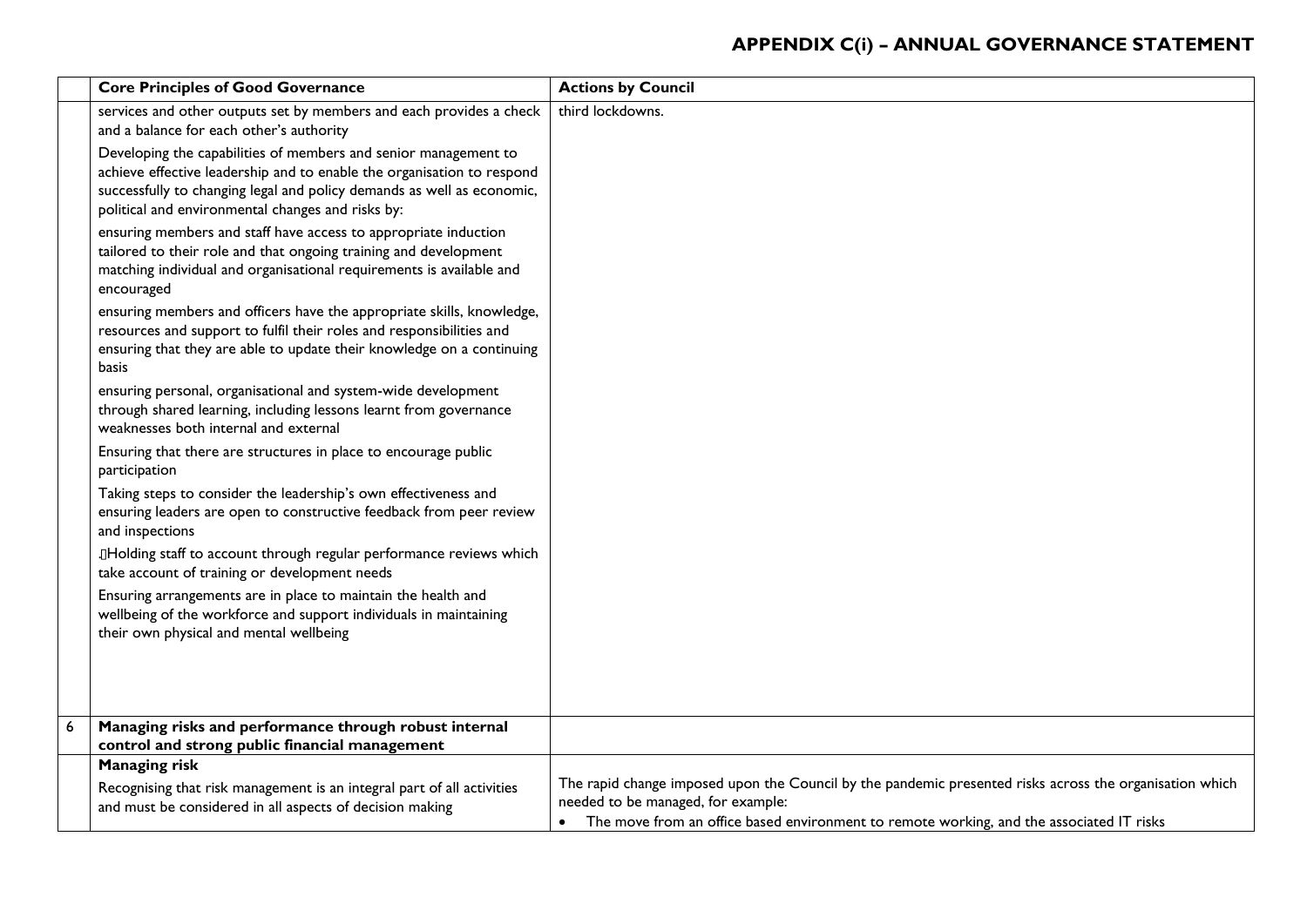| <b>Core Principles of Good Governance</b>                                                                                                                                                                                                                                                                                                                                                                                                                                                                                                                                                                                                                                                                                                                                                                                                                                                                                                                                                                                                                                                                                                                                       | <b>Actions by Council</b>                                                                                                                                                                                                                                                                                                                                                                                                                                                                                                                                                                                                                                                                                                                                                                                                                                                                                                                                                                                                                                                                                                                                                                                                                                                                                                                                                                                                                                                                                                                                                                                                                                                                                                                                                                                                                                                                                                                                                                                                                                                                                         |
|---------------------------------------------------------------------------------------------------------------------------------------------------------------------------------------------------------------------------------------------------------------------------------------------------------------------------------------------------------------------------------------------------------------------------------------------------------------------------------------------------------------------------------------------------------------------------------------------------------------------------------------------------------------------------------------------------------------------------------------------------------------------------------------------------------------------------------------------------------------------------------------------------------------------------------------------------------------------------------------------------------------------------------------------------------------------------------------------------------------------------------------------------------------------------------|-------------------------------------------------------------------------------------------------------------------------------------------------------------------------------------------------------------------------------------------------------------------------------------------------------------------------------------------------------------------------------------------------------------------------------------------------------------------------------------------------------------------------------------------------------------------------------------------------------------------------------------------------------------------------------------------------------------------------------------------------------------------------------------------------------------------------------------------------------------------------------------------------------------------------------------------------------------------------------------------------------------------------------------------------------------------------------------------------------------------------------------------------------------------------------------------------------------------------------------------------------------------------------------------------------------------------------------------------------------------------------------------------------------------------------------------------------------------------------------------------------------------------------------------------------------------------------------------------------------------------------------------------------------------------------------------------------------------------------------------------------------------------------------------------------------------------------------------------------------------------------------------------------------------------------------------------------------------------------------------------------------------------------------------------------------------------------------------------------------------|
| Implementing robust and integrated risk management arrangements<br>and ensuring that they are working effectively<br>Ensuring that responsibilities for managing individual risks are clearly<br>allocated                                                                                                                                                                                                                                                                                                                                                                                                                                                                                                                                                                                                                                                                                                                                                                                                                                                                                                                                                                      | The high risk of staff absence and the failure of services that could adversely affect service users<br>$\bullet$<br>The high death rate and the additional capacity needed for the mortuary and the Council's responsibility<br>$\bullet$<br>to register the deaths<br>The rate of discharge from hospital and the ability of NHS partners to meet the influx of Covid patients<br>The support for those vulnerable in the community due to shielding, etc<br>$\bullet$<br>Activities were actively managed and performance assessed to ensure that that the risks were controlled.<br>Guidance was issued to staff, and publicity provided to support plans and maximise the likelihood of<br>successful outcomes, while identifying any areas where additional measures were necessary                                                                                                                                                                                                                                                                                                                                                                                                                                                                                                                                                                                                                                                                                                                                                                                                                                                                                                                                                                                                                                                                                                                                                                                                                                                                                                                         |
| <b>Managing performance</b><br>Monitoring service delivery effectively including planning, specification,<br>execution and independent post implementation review<br>Making decisions based on relevant, clear objective analysis and advice<br>pointing out the implications and risks inherent in the organisation's<br>financial, social and environmental position and outlook<br>Ensuring an effective scrutiny or oversight function is in place which<br>provides constructive challenge and debate on policies and objectives<br>before, during and after decisions are made thereby enhancing the<br>organisation's performance and that of any organisation for which it is<br>responsible<br>(Or, for a committee system)<br>Encouraging effective and constructive challenge and debate on<br>policies and objectives to support balanced and effective decision<br>making. Providing members and senior management with regular<br>reports on service delivery plans and on progress towards outcome<br>achievement<br>Ensuring there is consistency between specification stages (such as<br>budgets) and post implementation reporting (eg financial statements) | The Council has been active in providing financial support to local residents, businesses and other<br>organisations, applying funding and support and working alleviate the impact of the pandemic. This<br>information is reported to members, and shared publicly to encourage take up - for example:-<br>There were various initiatives and support and the use is summarised below.:-<br>Emergency Support Scheme - The Emergency Support Scheme is to provide emergency support for<br>$\bullet$<br>residents, in both cash form and furniture, goods and services. Demand has remained to be significantly<br>higher than the previous year, particularly for the emergency award side of the scheme. The average<br>number of applications per month have been 412, compared to 314 in 2019/20<br>MHCLG COVID Hardship Fund: Council Tax - the Council provided 100% support through our Local<br>Council Tax Support scheme for the residents on the lowest incomes and was able to provide a top up<br>to over 7,750 working age claimants, who were not in receipt of full LCTS. As a result many were<br>required to pay no Council Tax in 2020-21.<br>DEFRA Emergency Assistant Fund - In July 2020, the government confirmed that 360k additional funds<br>$\bullet$<br>would be provided to local authorities to provide emergency grants and support to residents, affected<br>by COVID<br>DWP COVID Winter Grant - In November 2020, partly following the campaigning from the footballer<br>$\bullet$<br>Marcus Rashford, the government provided additional funds of £967k through the COVID Winter<br>Grant Scheme. The scheme recently had an extension, with an additional £336k awarded to cover the<br>Easter holiday period.<br>DHSC: Test and Trace Support Payments - In October 2020, the Advice & Benefits started to deliver<br>Test and Trace Support payments. Initially the scheme was due to be in place until January, but it has<br>had several extensions and is due to be in place until June<br>The Council has targeted this funding to those identified as most in need. |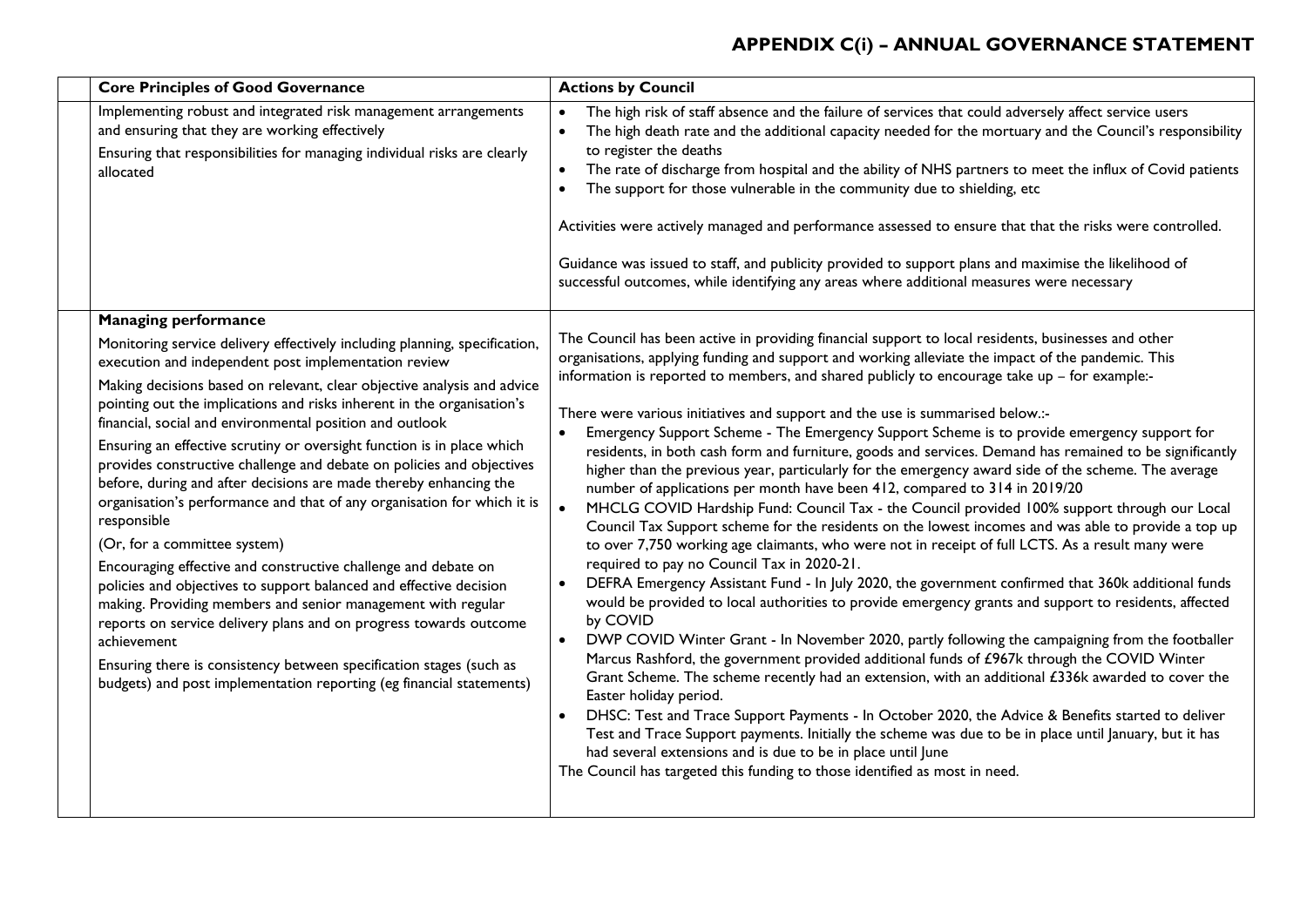| <b>Core Principles of Good Governance</b>                                                                                                                                     | <b>Actions by Council</b>                                                                                                                                                                                                                                                  |
|-------------------------------------------------------------------------------------------------------------------------------------------------------------------------------|----------------------------------------------------------------------------------------------------------------------------------------------------------------------------------------------------------------------------------------------------------------------------|
| <b>Robust internal control</b>                                                                                                                                                |                                                                                                                                                                                                                                                                            |
| Aligning the risk management strategy and policies on internal control<br>with achieving objectives<br>Evaluating and monitoring risk management and internal control on a    | Where schemes were introduced new controls had to be introduced to verify that applications for support<br>were legitimate. Given the short notice there were risks and additional measures introduced. For example,                                                       |
| regular basis                                                                                                                                                                 | the Council's Internal Audit and Investigation staff were deployed to assist.                                                                                                                                                                                              |
| Ensuring effective counter fraud and anti-corruption arrangements are<br>in place                                                                                             | The anti-fraud staff were involved supporting services the checking and verification process.                                                                                                                                                                              |
| Ensuring additional assurance on the overall adequacy and<br>effectiveness of the framework of governance, risk management and<br>control is provided by the internal auditor | The detailed performance reports provided assurance of the outcomes                                                                                                                                                                                                        |
| Ensuring an audit committee or equivalent group/ function, which is<br>independent of the executive and accountable to the governing body:                                    |                                                                                                                                                                                                                                                                            |
| provides a further source of effective assurance regarding<br>arrangements for managing risk and maintaining an effective control<br>environment                              |                                                                                                                                                                                                                                                                            |
| that its recommendations are listened to and acted upon                                                                                                                       |                                                                                                                                                                                                                                                                            |
| <b>Managing data</b>                                                                                                                                                          |                                                                                                                                                                                                                                                                            |
| Ensuring effective arrangements are in place for the safe collection,<br>storage, use and sharing of data, including processes to safeguard<br>personal data                  | While Data Breaches became a significant risk, the pandemic left the Council exposed. Measures were put in<br>place to enable operations to continue with many staff working remotely.                                                                                     |
| Ensuring effective arrangements are in place and operating effectively<br>when sharing data with other bodies                                                                 | To date no significant data breach has been identified and reported.                                                                                                                                                                                                       |
| Reviewing and auditing regularly the quality and accuracy of data used<br>in decision making and performance monitoring                                                       |                                                                                                                                                                                                                                                                            |
| Strong public financial management                                                                                                                                            | Covid-19 has had a significant impact on the Council's general fund resources in terms of additional<br>expenditure, forgone savings and loss of income. The additional costs/income foregone identified as at<br>December 2020 was £57.825m and this remains under review |
| Ensuring financial management supports both long term achievement<br>of outcomes and short-term financial and operational performance                                         |                                                                                                                                                                                                                                                                            |
| Ensuring well-developed financial management is integrated at all                                                                                                             |                                                                                                                                                                                                                                                                            |
| levels of planning and control, including management of financial risks<br>and controls                                                                                       | Existing control processes have been used to handle payment initiatives with Internal Audit and Anti-Fraud<br>has provided support the arrangements and the necessary financial controls                                                                                   |
|                                                                                                                                                                               | Changes in internal processes have been introduced to allow for remote working and new arrangements<br>reflect the existing controls.                                                                                                                                      |
|                                                                                                                                                                               |                                                                                                                                                                                                                                                                            |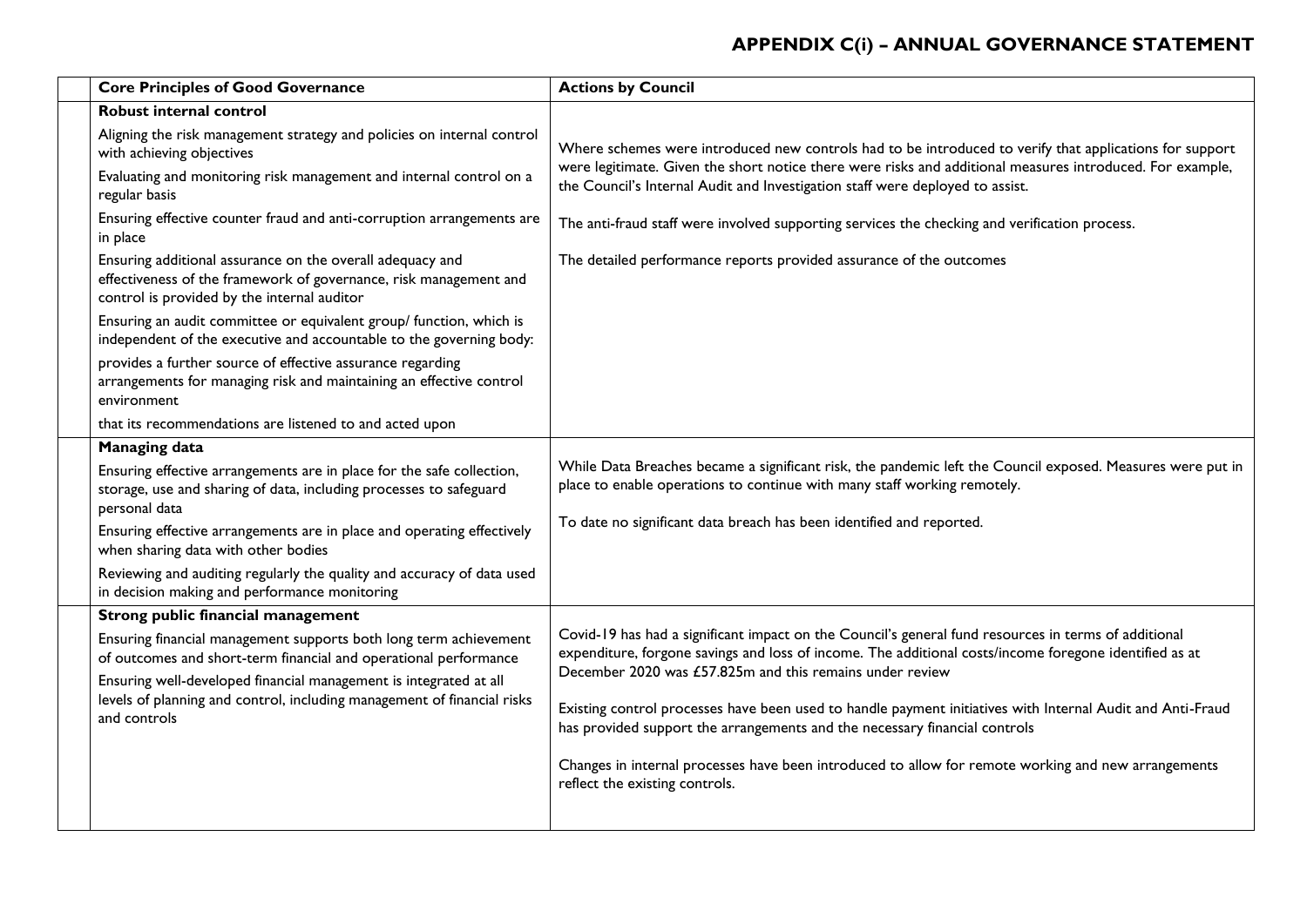| <b>Core Principles of Good Governance</b> |                                                                                                                                                                                                                                                                                                                                                                                                                                                                                                                                                                                                                                                                                                                                                                                     | <b>Actions by Council</b>                                                                                                                                                                                                                                                                                                                                                                                                                                                                                                                                                                                                                                                                                                                                                                                                                                                                                                                                                                                                                                                                                                                                                                                                                                                                                                                                                                                                                                                                                                                                                                                                                                                                                                                    |
|-------------------------------------------|-------------------------------------------------------------------------------------------------------------------------------------------------------------------------------------------------------------------------------------------------------------------------------------------------------------------------------------------------------------------------------------------------------------------------------------------------------------------------------------------------------------------------------------------------------------------------------------------------------------------------------------------------------------------------------------------------------------------------------------------------------------------------------------|----------------------------------------------------------------------------------------------------------------------------------------------------------------------------------------------------------------------------------------------------------------------------------------------------------------------------------------------------------------------------------------------------------------------------------------------------------------------------------------------------------------------------------------------------------------------------------------------------------------------------------------------------------------------------------------------------------------------------------------------------------------------------------------------------------------------------------------------------------------------------------------------------------------------------------------------------------------------------------------------------------------------------------------------------------------------------------------------------------------------------------------------------------------------------------------------------------------------------------------------------------------------------------------------------------------------------------------------------------------------------------------------------------------------------------------------------------------------------------------------------------------------------------------------------------------------------------------------------------------------------------------------------------------------------------------------------------------------------------------------|
| $\overline{7}$                            | Implementing good practices in transparency, reporting, and<br>audit to deliver effective accountability                                                                                                                                                                                                                                                                                                                                                                                                                                                                                                                                                                                                                                                                            |                                                                                                                                                                                                                                                                                                                                                                                                                                                                                                                                                                                                                                                                                                                                                                                                                                                                                                                                                                                                                                                                                                                                                                                                                                                                                                                                                                                                                                                                                                                                                                                                                                                                                                                                              |
| 7a                                        | How do you ensure that reports are written and communicated for<br>the public and other stakeholders style appropriate to the intended<br>audience, balancing the amount of detail with transparency enhanced<br>public scrutiny?                                                                                                                                                                                                                                                                                                                                                                                                                                                                                                                                                   | The Council has documented its actions in detail as part of the Overview and Scrutiny Committee as well as<br>providing access to the Councillors to provide a transparent process to inform, share, promote and assure<br>those it has supported and worked with. This has included both the government and its own support<br>initiates, as previously outlined.                                                                                                                                                                                                                                                                                                                                                                                                                                                                                                                                                                                                                                                                                                                                                                                                                                                                                                                                                                                                                                                                                                                                                                                                                                                                                                                                                                           |
| 7b                                        | Implementing good practice in transparency<br>Writing and communicating reports for the public and other<br>stakeholders in a fair, balanced and understandable style appropriate<br>to the intended audience and ensuring that they are easy to access<br>and interrogate<br>Striking a balance between providing the right amount of information<br>to satisfy transparency demands and enhance public scrutiny while not<br>being too onerous to provide and for users to understand                                                                                                                                                                                                                                                                                             | The Council quickly restored public meetings and actively engaged with the public to inform of new support<br>initiates, local changes, responses locally to implement the daily government announcements<br>The Council communicated using a range of mediums about the implementation and relaxation of<br>restrictions, the scope for support and assistance and the measures to deal with the pandemic, from Test<br>and Trace to the rollout of the vaccination and the location of services.                                                                                                                                                                                                                                                                                                                                                                                                                                                                                                                                                                                                                                                                                                                                                                                                                                                                                                                                                                                                                                                                                                                                                                                                                                           |
| 7c                                        | Assurance and effective accountability<br>Ensuring that recommendations for corrective action made by<br>external audit are acted upon. Ensuring an effective internal audit<br>service with direct access to members is in place, providing assurance<br>with regard to governance arrangements and that recommendations<br>are acted upon. Welcoming peer challenge, reviews and inspections<br>from regulatory bodies and implementing recommendations Gaining<br>assurance on risks associated with delivering services through third<br>parties and evidencing this in the annual governance statement.<br>Ensuring that when working in partnership, arrangements for<br>accountability are clear and the need for wider public accountability<br>has been recognised and met | The extended deadline to submit the accounts was met and the external auditor's report to the Audit and<br>Risk Management Panel on 24 November 2020 indicated that they were:<br>"satisfied that the Annual Governance Statement (AGS) fairly reflects the Council's risk assurance and<br>governance framework and we confirm that we are not aware of any significant risks that are not disclosed<br>within the AGS.<br>The disclosures within the Narrative Report fairly reflect our understanding of the Council's financial and<br>operating performance over the period covered by the financial statements."<br>The external auditor explained that audit procedures undertaken in response to the identified risk of the<br>pandemic included:<br>working with management to understand the implications of the response to the Covid-19<br>pandemic on the Council's ability to prepare the financial statements. The draft financial<br>statements were provided on 28 August 2020;<br>evaluating the adequacy of the disclosures in the financial statements that arose in light of the<br>Covid-19 pandemic; and<br>discussion with management the implications for our audit report where we have been unable to<br>$\bullet$<br>obtain sufficient audit evidence.<br>The Head of Internal Audit was able to retain the necessary level of assurance. Internal audit activities were<br>limited due to the restrictions from the pandemic - the original plan of 99 audits had to be reduced to 78<br>audits and with the continued restricts a further 40 of the 78 audits were deferred to 21/22 as staff were<br>redeployed to other priority services. Focus was on material systems and a 91% assurance achieved across |